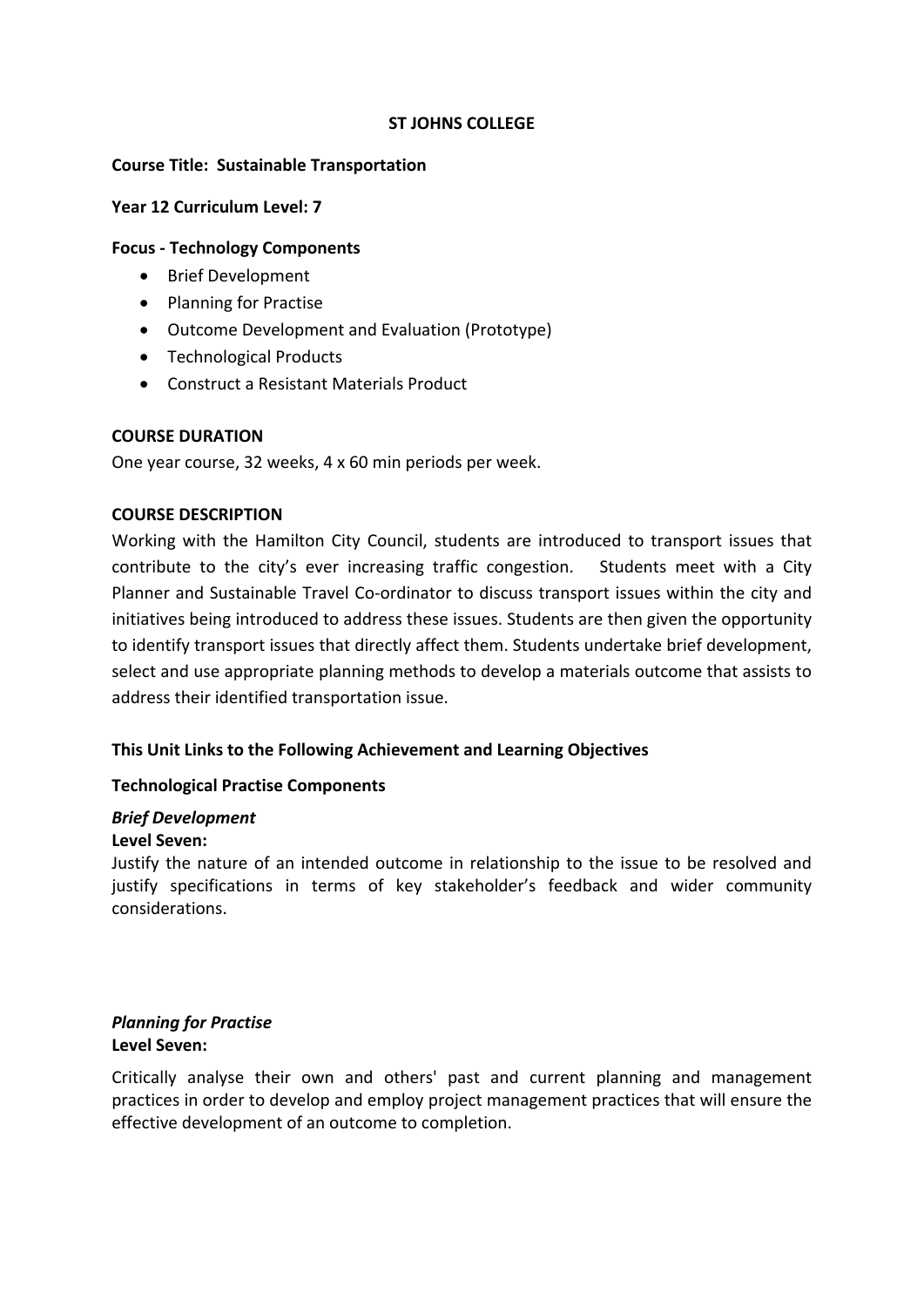### *Outcome Development and Evaluation*

### **Level Seven**

Critically analyse their own and others' outcomes and evaluative practices to inform the development of ideas for feasible outcomes. Undertake a critical evaluation that is informed by ongoing experimentation and functional modelling, stakeholder feedback, and trialling in the physical and social environments. Use the information gained to select, justify, and develop an outcome. Evaluate this outcome's fitness for purpose against the brief. Justify the evaluation using feedback from stakeholders and demonstrating a critical understanding of the issue.

### *Technological Knowledge Component*  **Technological Modelling Level Seven**

Understand how the "should" and "could" decisions in technological modelling rely on an understanding of how evidence can change in value across contexts and how different tools are used to ascertain and mitigate risk.

# *Construction and Mechanical Technologies* **Construct a Resistant Materials Product Level Seven**

Implement advanced procedures to make a resistant materials product.

### **COURSE STRUCTURE**

### **Brief Development**

Using our Local Authority as a stakeholder, as well as community input, students develop a brief that identifies and outlines a transportation issue (e.g. transportation to and from school bus stops, sports trainings, recreation within our city etc) and a proposed outcome. Attributes are identified from surveying stakeholders, these are researched and specifications are generated.

### **Planning for Practise**

Students critically analyse their own and others' past and current planning and management practices in order to develop and employ project management practices that will ensure the effective development of an outcome to completion. Students select and use appropriate planning tools to guide their development and outcome to a completed prototype.

## **Outcome Development and Implementation**

Guided by their brief, students will critically analyse existing sustainable transport options to inform their decision making and eventual outcome. During their practise they will produce and model conceptual ideas, investigate and test materials, test manipulation processes, evaluate and select suitable components and develop a final prototype and test it in situ.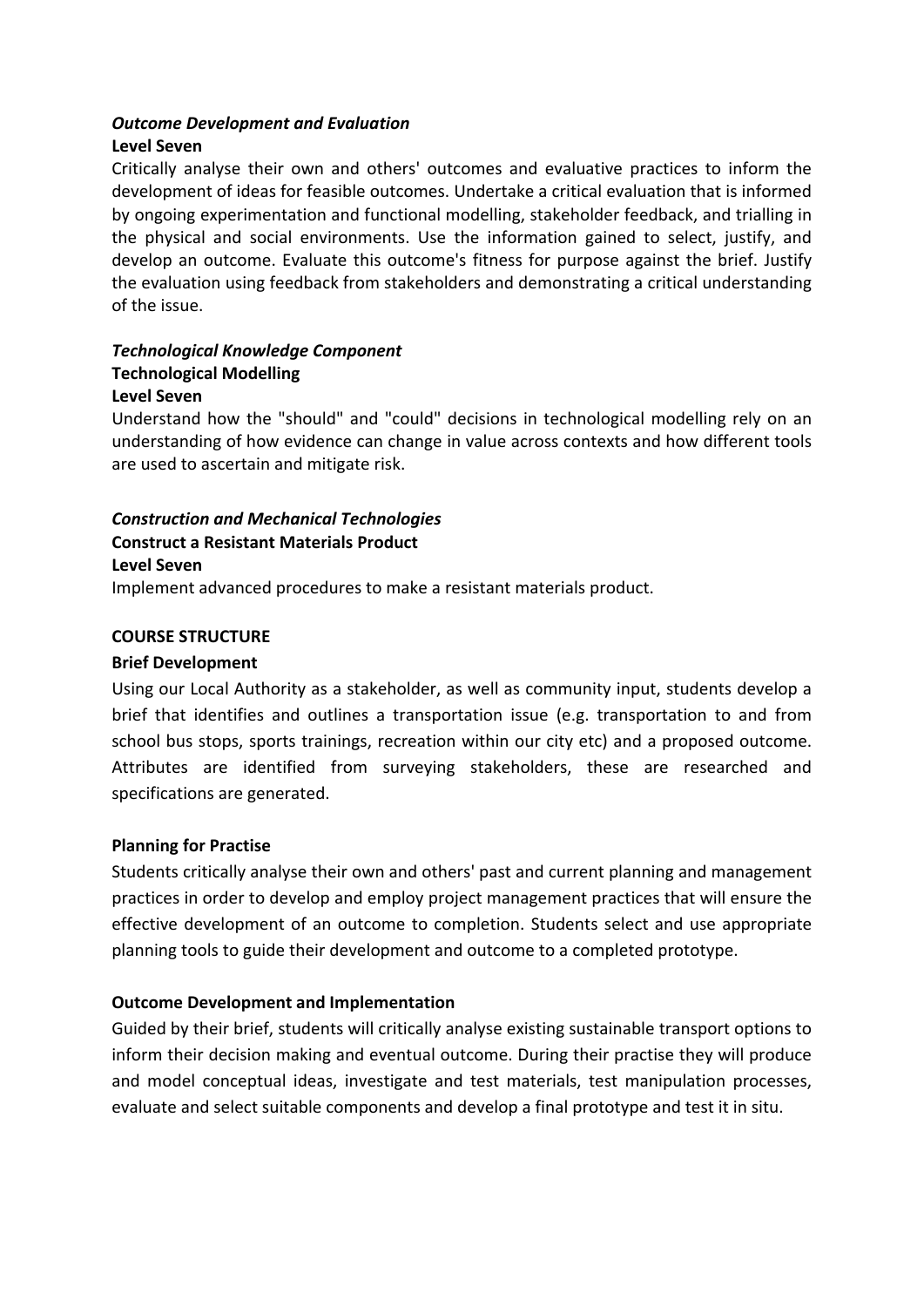### **Learning Outcomes**

Students will:

- Develop a brief that identifies their selected transportation issue and justify their intended outcome.
- Evaluate, select and use appropriate planning tools to ensure effective development of their final outcome.
- Research and identify a selection of existing sustainable transport outcomes. Information is identified relating to function, materials and manipulation processes used to create the outcome.
- Develop sketches that communicate design features and use functional modelling to effectively test their design ideas.
- Test a series of materials, processes and components and make decisions that will assist to develop and trial a prototype designed to meet their brief.
- Evaluate the fitness for purpose of the final outcome against the brief.

## **COURSE OVERVIEW**

# **Exploring the Concept of Sustainable Transport**

## **Initial introduction to this unit is carried out by:**

- Class discussion covering unit and introduction to sustainable transport.
- **If** Identify the concept of sustainable energy and identify options.
- Identify existing vehicle options (e.g. electric cycles and scooters, human powered cycles, bio diesel vehicles).

## **Introduction to Major Stakeholder, Hamilton City Council**

- Organise a visit from HCC Sustainable Travel Co‐ordinator and City Planner.
- City Planner identifies traffic congestion issues within Hamilton and reasons for this (one person one car commuters, parking issues in the central city, housing growth on the east side of the city while work opportunities are increasing on the west side of the city, restrictions that occur from the river that passes through the centre of Hamilton) . Also looks at future problems that may occur.
- Sustainable Travel Co-ordinator introduces students to Council initiatives being introduced that will help address issues within the city (promotion of cycling, developing a user friendly environment for cyclists, increased bus services).
- Council also brought in an electric cycle to demonstrate sustainable options that are being evaluated for Council use.

## **Brief Development**

At year 11, students are not required to produce individual briefs but are supplied with an initial teacher generated brief which they further develop. To address the step up to year 12, brief development becomes a major focus for this unit with an emphasis placed on the identification of individual transportation issues within the city.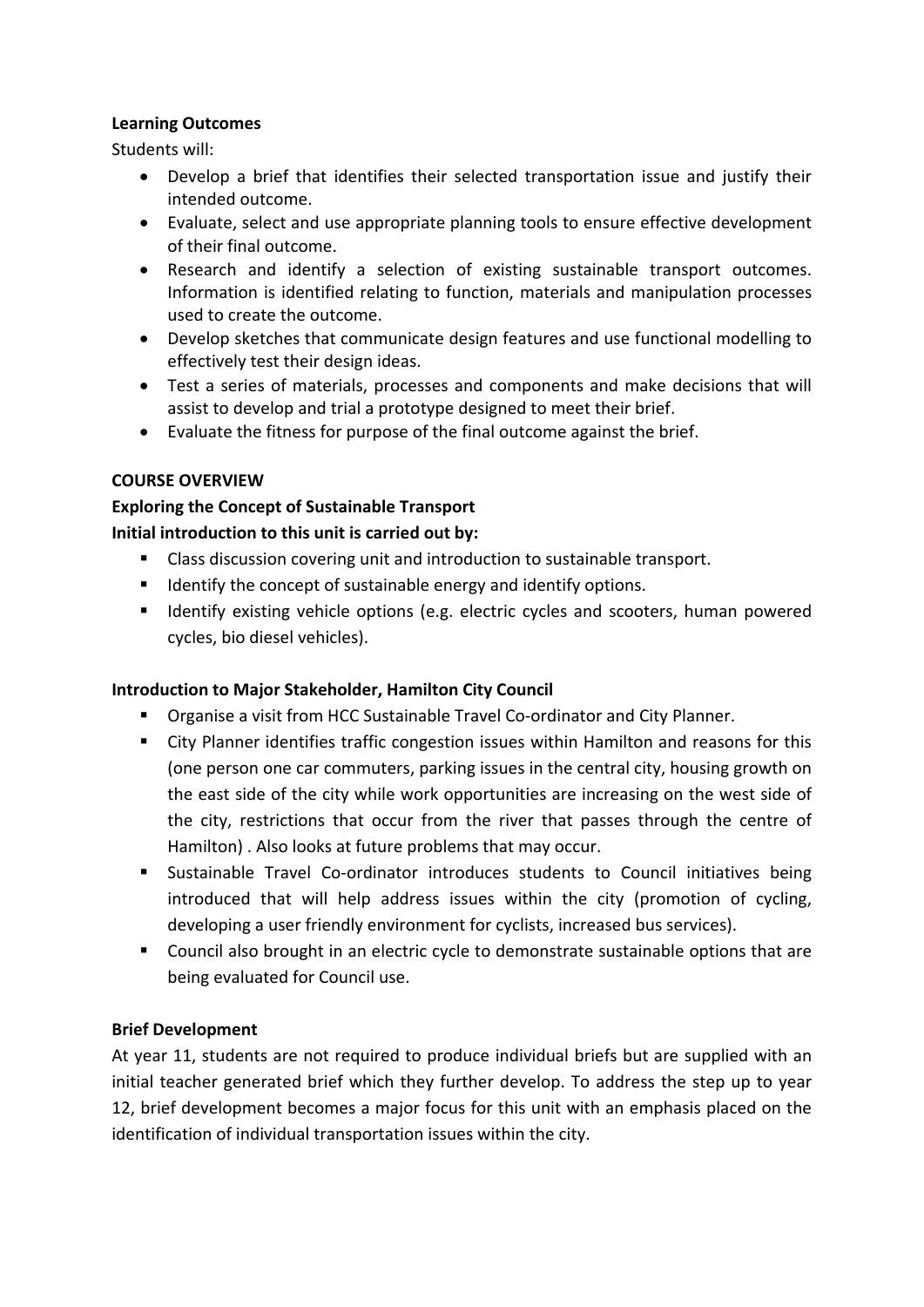- Students critically evaluate the two aspects presented by HCC staff visit (traffic congestion, ideas to alleviate the problem). Key points are documented which will become the basis of their brief development.
- Students are given the task to identify and work with a group who are affected by one of the issues identified by the HCC (these people will become their stakeholders).
- A formal lesson is delivered covering surveys and questioning techniques (open, closed questions, evaluating answers etc).
- From the HCC visit, stakeholder surveys and their own input an initial brief is generated comprising a conceptual statement and initial attributes. At this stage students are told that their initial brief will change and grow as their practice evolves.

# **Stakeholder Identification**

Resources used: *Resistant Materials Technology, questioning techniques.*

The importance of identifying and using stakeholders is discussed:

- Stakeholders are selected for their ability to have an input into this unit as commuters within our city. They will also assist with ongoing evaluations and testing when required.
- Reasons for stakeholder input and how we use this information is also covered.
- Students then identify and justify their stakeholders, produce and action surveys and evaluate their feedback which is then used to start to build their initial brief.

# **Brief Development**

From stakeholder's surveys, including information from HCC, students generate an initial brief.

- A conceptual statement is produced that outlines the issue identified and an indication of the proposed outcome.
- Attributes are identified from stakeholder surveys.
- **Students identify and carry out attribute research.**
- Research is then carried out to generate specifications for a revised brief.
- Working from the revised brief students generates a selection of concept ideas.

# **Planning**

 Resources used: *Resistant Materials Technology, www.technologystudent.com. www.googlegantproject www.smartdraw* 

Planning is introduced and discussed.

 A lesson on planning is delivered initially revisiting planning methods and tools used at year 11.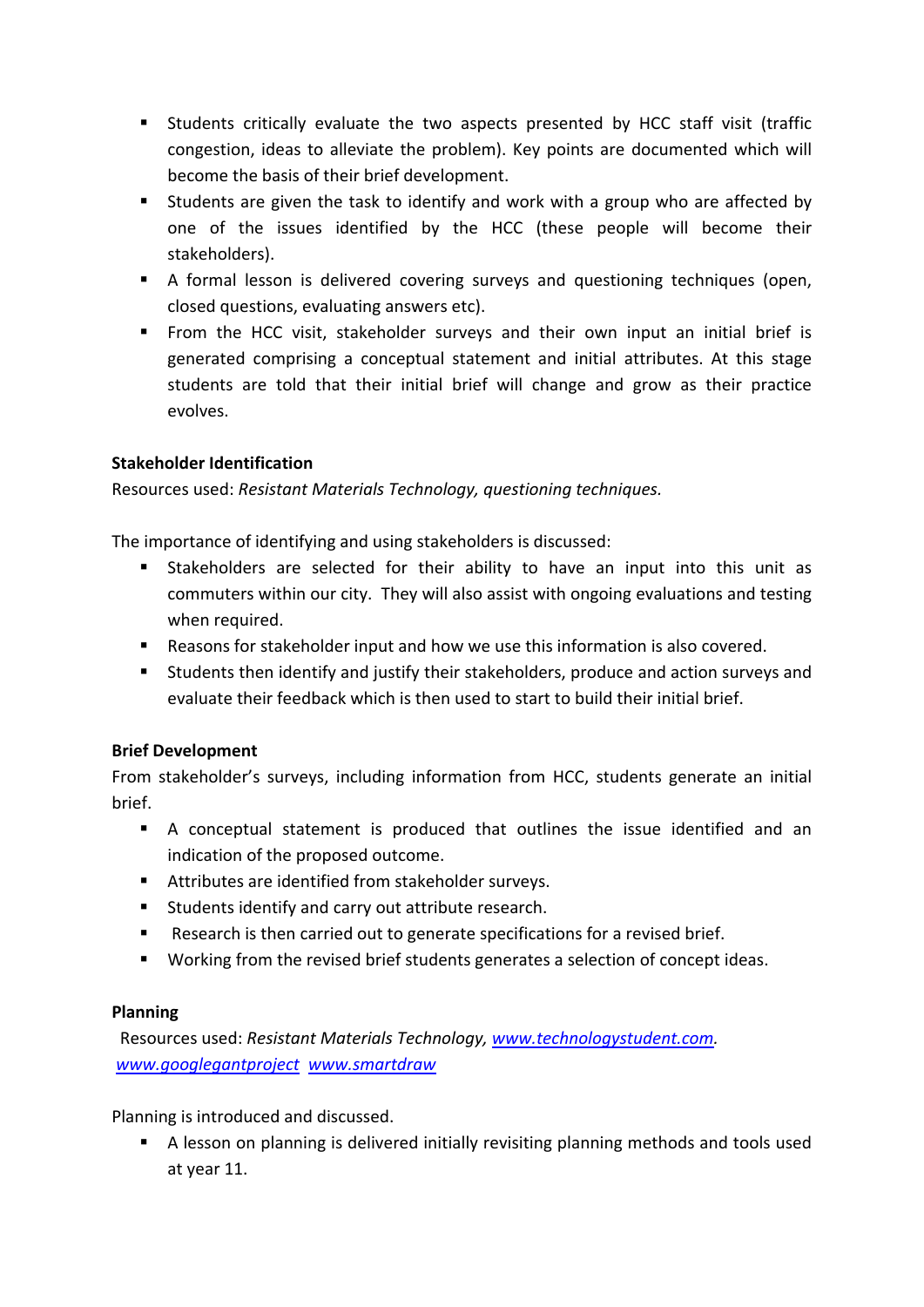- A selection of new planning tools is introduced to the students. The new planning tools are then evaluated and links are identified between the new planning tools and the student's proposed practice. These planning tools are made available to students on our school system.
- We have a visit from a local technologist who presents to the class his perspective on planning, how and why it is carried out within his company and further introduces planning tools that could be used by our students. For this visit to be successful it is important that the visiting technologist have prior knowledge of the depth of knowledge students presently have regarding planning and planning tools and NCEA Achievement Standard requirements. Our technologist has also made himself available to our students for ongoing consultation. An additional link is made with the terminology used by the technologist to support the terminology used by students. Students can make the links between industry and school.
- For the remainder of the unit, with support, students select, justify and use planning tools that have been made available to them as well as any they have identified (AS **2.2).**

# **Outcome Development**

# **Technologist's Visit**

- At this stage a manufacturing technologist visits and introduces students to the Aqua Cart which is a mountain bike powered amphibious vehicle. The technologist covers the following.
- The initial development of the issue.
- Methods used to model and test the initial ideas.
- Development of components and generation of materials specifications specifically for the gearbox components.
- He explains and shows how, through modelling and testing, the gear box has evolved to its present stage.
- Discussion is generated covering ongoing servicing and overhaul of the gearbox when in service.
- Component selection in relationship to manufacturing and the use of off-the-shelf parts such as bearings, fastenings etc to assist with ongoing maintenance is also discussed with good examples made available to the students.
- Examples of modelling and testing also supports information for A/S 91358
- **EXTED EXECTED EXAM** Life expectancy of materials is discussed along with recycling options for materials.

# **Existing Product Research (Knowledge Strand, Technological Products)**

Students produce research information that identifies (existing products).

- **Possible outcomes that could fulfil the requirements of their brief.**
- Materials used in the above outcomes and manipulation processes used to construct the outcomes.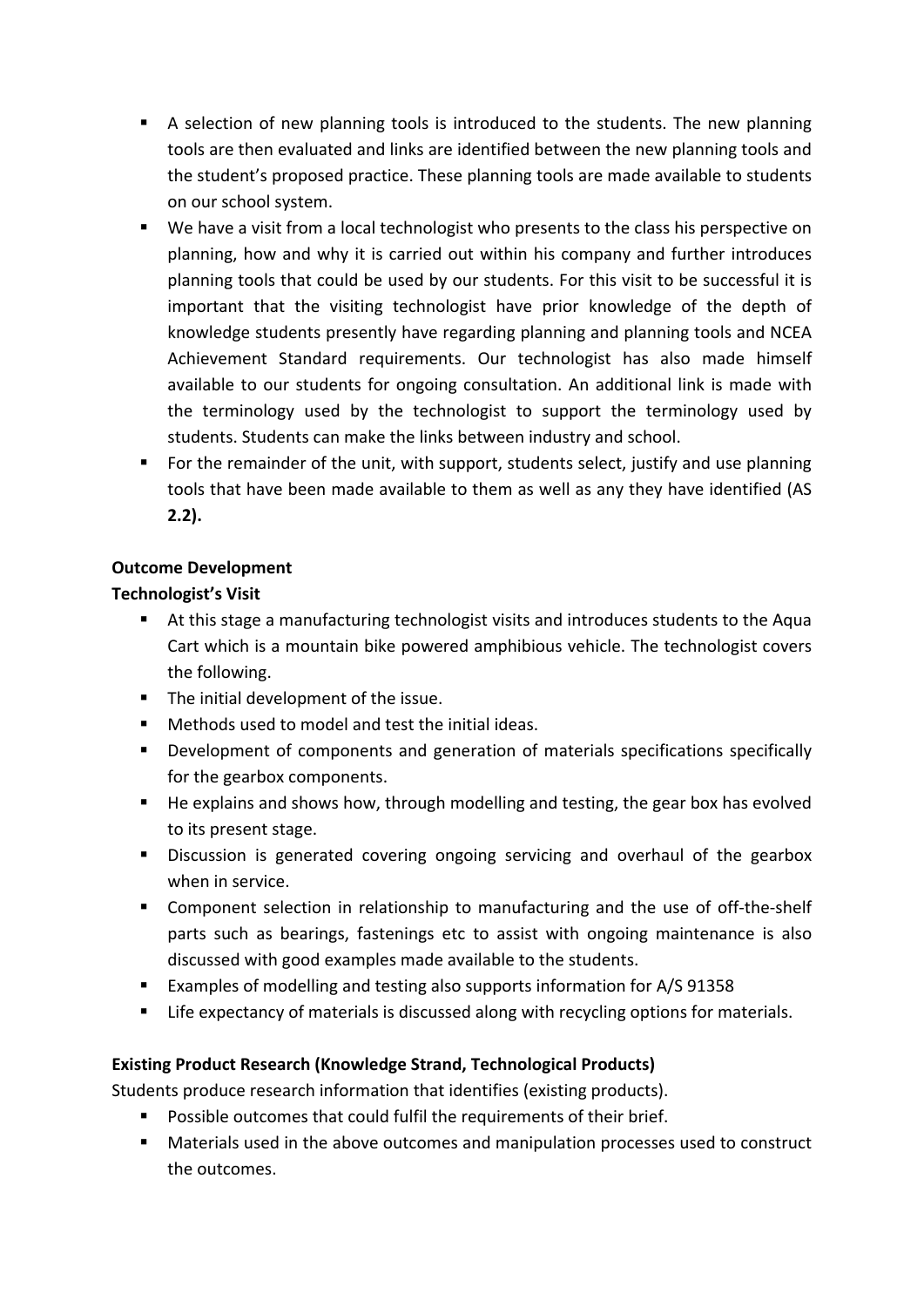- Components used including fastenings and consumable components such as tyres etc.
- Students are encouraged to identify possible maintenance issues, including ease of maintenance (wheel removal, bearing replacement etc).

## **Prototype Development.**

Students work through the development process identifying and documenting information when required.

- Initial design ideas are produced (making on paper) that cover sketches and annotation solving initial design problems. Aspects considered during this stage are designing for function, manufacturing and ongoing maintenance. Students consider simplicity of design, ease of manufacture and assembly, and ease of maintenance including replacement of consumable parts such as bearings, bushes, wheels etc.
- Functional modelling is encouraged at this stage. Cardboard or MDF wood models are used to determine sizes, shapes, etc. 3D computer modelling is also encouraged.
- As much hands on development as possible is encouraged including materials and process testing (a week is put aside for students to revisit previous skills they have learnt as well as new ones including welding processes, lathe work, laminating of timbers and some basic composite work). It is not important to document this stage as it is a learning exercise and students will use and document this when necessary.

## **Materials Knowledge and Manipulation Testing: AS 2.4**

Resources used: *GCSE Resistant Materials Technology for OCR, Skills in Resistant Technology. www.technologystudent.com*

The step up from year 11 to year 12 for this unit is the individual aspect. Each student's outcome will be different in the respect that this unit allows for a range of transportation issues to be developed. The following materials knowledge covered at year 11 is revisited, including: terminology, properties of materials and materials available. This unit allows for a wider range of materials and components to be used including a recycled option.

A formal lesson covering materials and processes identification is delivered. Students identify and document individual components of their concept idea and document performance criteria e.g.

- The frame must support a maximum weight of 100kgs.
- The frame must have the ability to have components mounted to it.
- The frame must contribute to a final operational weight for the prototype of no more that 15 KGS.

Students further consider properties of materials that will allow the performance properties of individual components to be achieved, such as tensile strength, environmental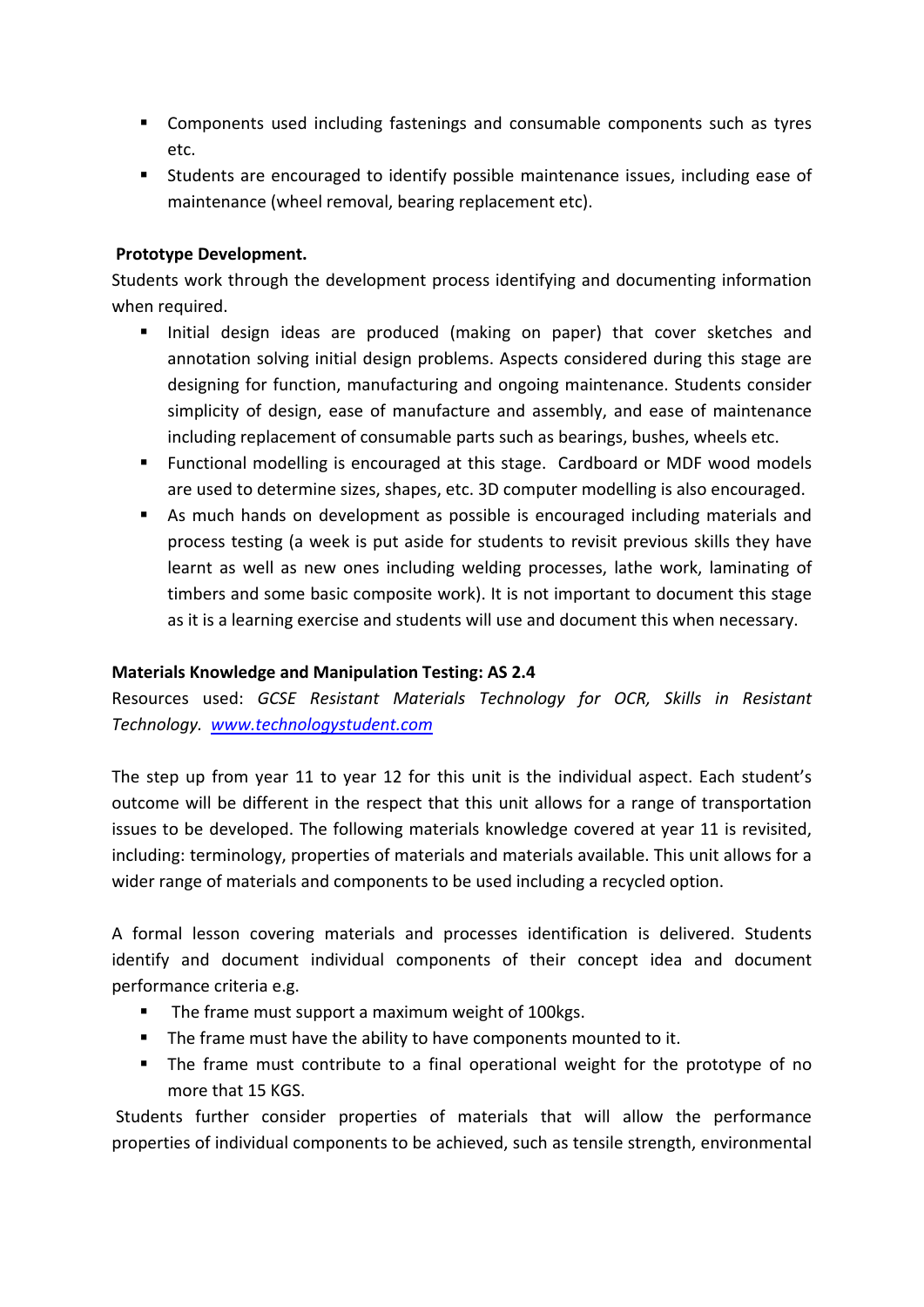resistance, other aspects are considered such as ability to manipulate, cost, ability to be recycled and availability.

Students compare and test a range of materials against the above criteria and select appropriate materials.

This type of testing allows for hands on activities while utilising time. Generally evidence is recorded using photographic evidence with students producing personal summaries.

### **Component Testing and Selection**

Component specifications are determined and documented; specifications are generated from attribute research.

Suitable components are identified from product information and also identified from existing product research. Components may be new or recycled. It is important to refer to information generated from our technologist's visit relating to purchasing of off-the-shelf components. This allows for ease of maintenance, extended life expectancy of the project and also reduces costs.

Photographic evidence of testing, summarising of product information and documentation of final selection is required for evidence.

## **Materials, Components and Dimensions are Determined**

- Final materials and component selection is determined and documented.
- **EXECT** Lesson revisiting basic orthographic drawing conventions is delivered.
- **Students produce working drawing. Students are given the opportunity to add extra** information to their working drawings as construction progresses.

### **Construction**

Resources used: *GCSE Resistant Materials Technology for OCR, Skills in Resistant Technology. www.technologystudent.com*

A formal lesson is delivered covering the following:

- **Information from our technologist's visit covering construction schedules and** allocation of resources is revisited.
- Students justify the selection of their construction planner which is then used to allocate time resources and schedule construction phases.
- Resources are allocated to coincide with appropriate construction phases.
- **Students construct prototype.**
- Construction planner is revised at regular stages during construction of the prototype.